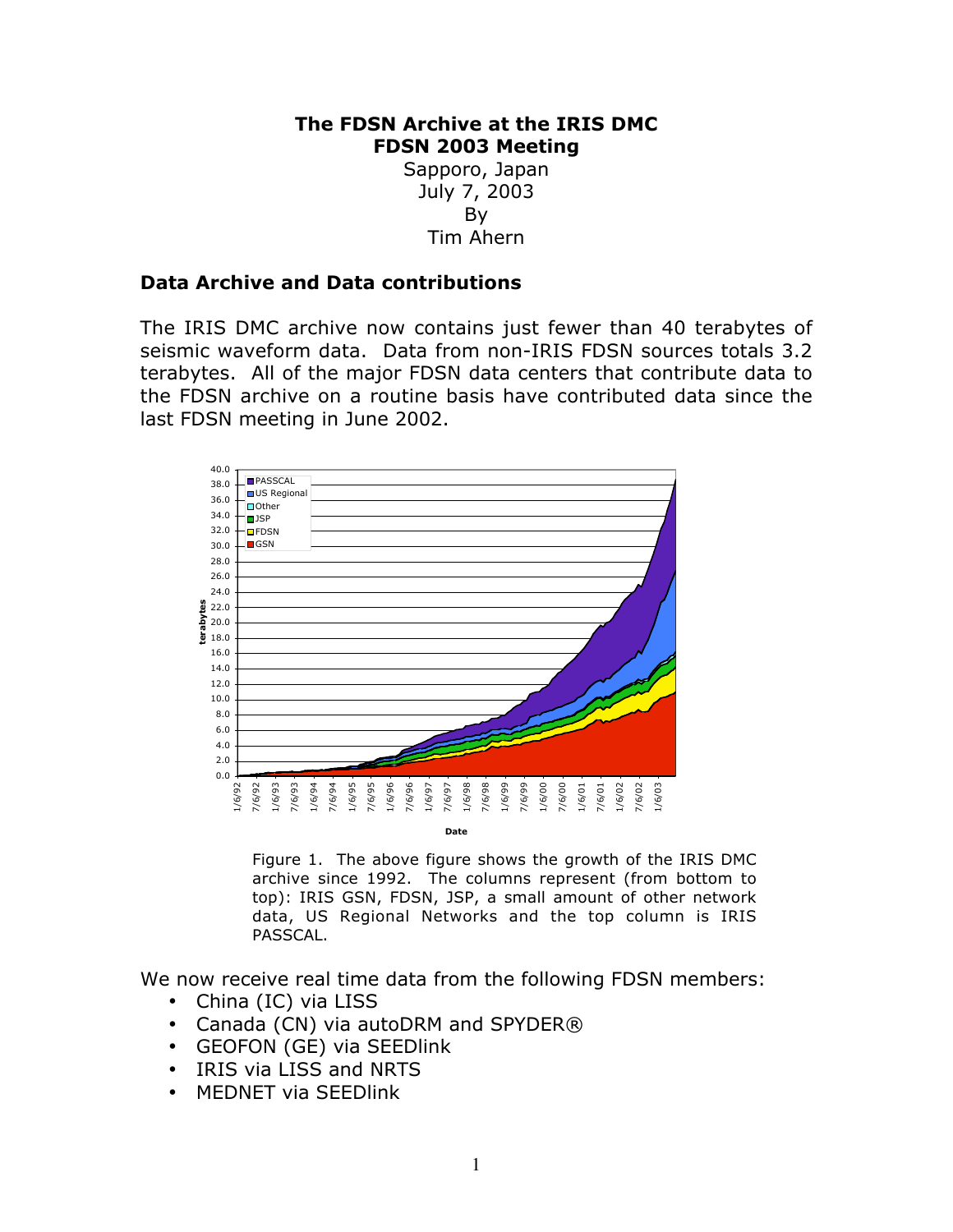Netherlands via SEEDlink USNSN via Earthworm

All data that we receive in real time or near real time are also available in real time or near real time. The IRIS BUD system is a real time system that is currently receiving data from more than 750 stations worldwide. The IRIS DMC supports LISS, Data Handling Interface (DHI) and autoDRM access to the real time BUD system.

The following figure shows the data available from the FDSN members in the DMC archive. Other than data flow from IRIS involved sources such as China (IC), the following networks have contributed the most data to the FDSN archive; 1) GEOFON, 2) Canada, 3) GEOSCOPE, and 4) MEDNET. Taiwan and Japan have sent roughly equal amounts of data to the FDSN Archive.



Figure 2. Contributions by Network Operators of data contributed to the FDSN archive at the IRIS DMC. Data are shown from 1993 onward.

The next figure shows annual growth in the FDSN archive holdings by year. More data was added to the archive in 2001 than in any other year but at the current rate of data ingestion, 2003 should exceed all other years. In 2001 the FDSN archive received more than one terabyte of data from FDSN sources as both GEOFON and GEOSCOPE sent significant amounts of previously non-archived data.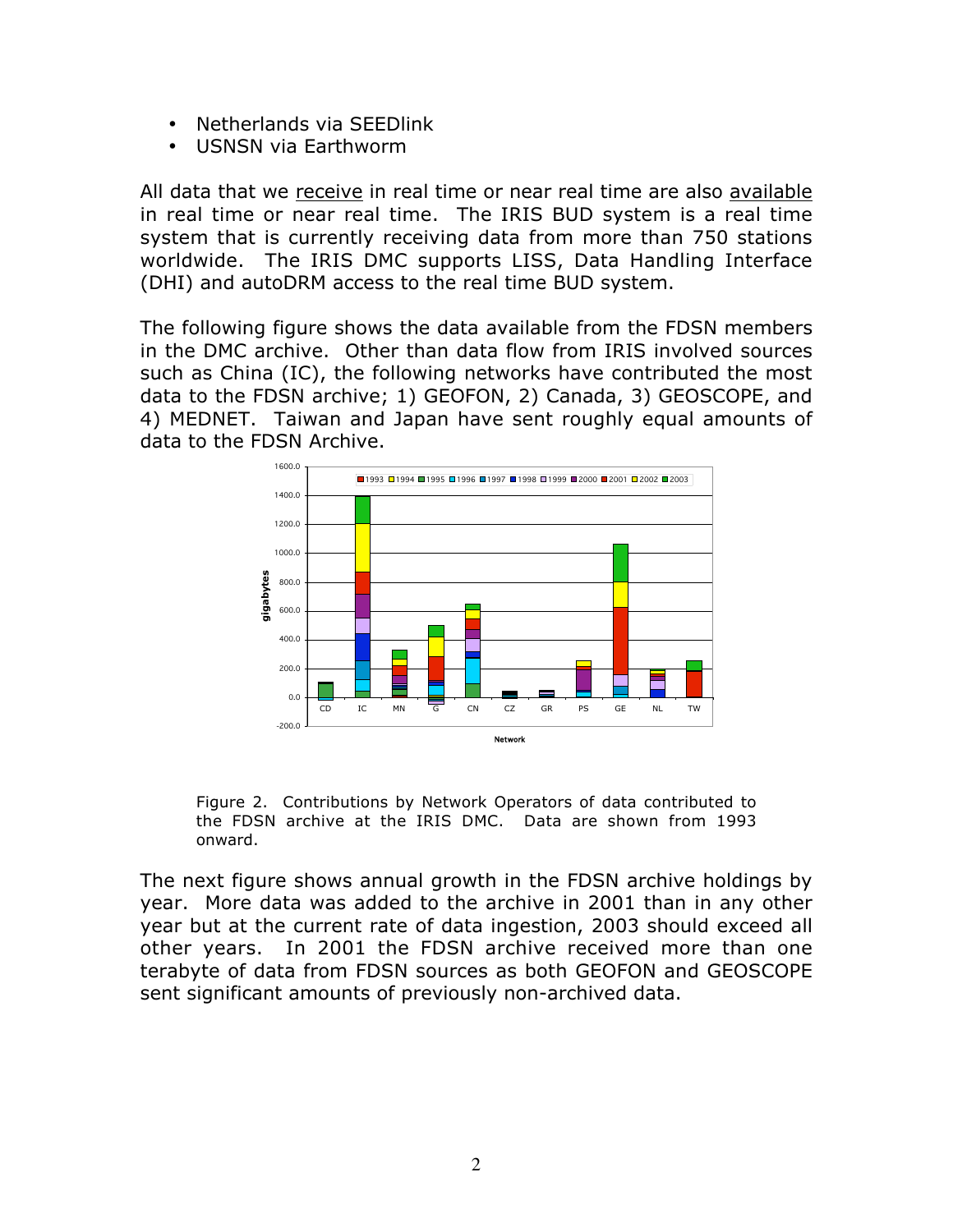

Figure 3. Annual Amount of data archived at the FDSN Archive. Values are through June 2003.



## **Shipments from the FDSN Archive**

Figure 4. Shipments made by year. These results are for conventional (non-real time) request methods such as BREQFAST, NetDC, etc. from the archive as well as data shipped from the on-line WILBER system.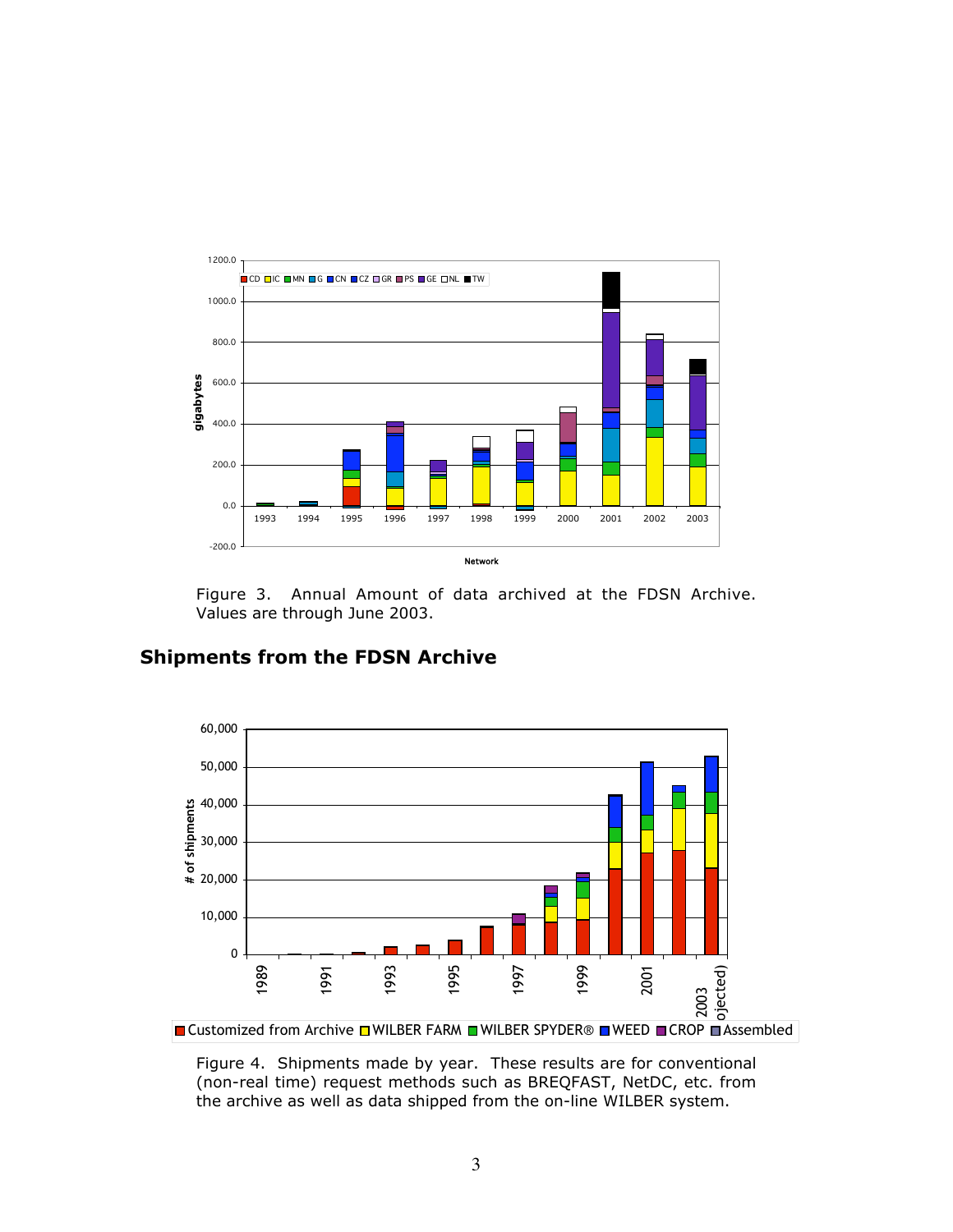We are presently projecting that more shipments will be shipped from the IRIS DMC this year compared to any previous year. The majority of the customized requests are made by BREQFAST requests. The above figure does not show data shipments made through real time systems such as LISS, DHI, autoDRM, etc. We estimate that we will ship more than one terabyte of seismic waveform data this year through real time mechanisms.



Figure 5. Shipments of data to FDSN member countries. This figure shows the number of data requests that were serviced by the FDSN Archive at the IRIS DMC where shipments went to FDSN members. The above figure does not show shipments made to the United States.

The figure shows that researchers from France, followed by Great Britain, Japan, Germany, Russia and Switzerland are the most frequent users of the FDSN archive next to researchers from the United States. As the following graph shows, growth in the number of non-US researchers using the IRIS DMC continues to grow at a modest rate. Last year the IRIS DMC serviced more than 13,000 customized shipments. The most significant growth came from researchers in France, Great Britain, and Switzerland.